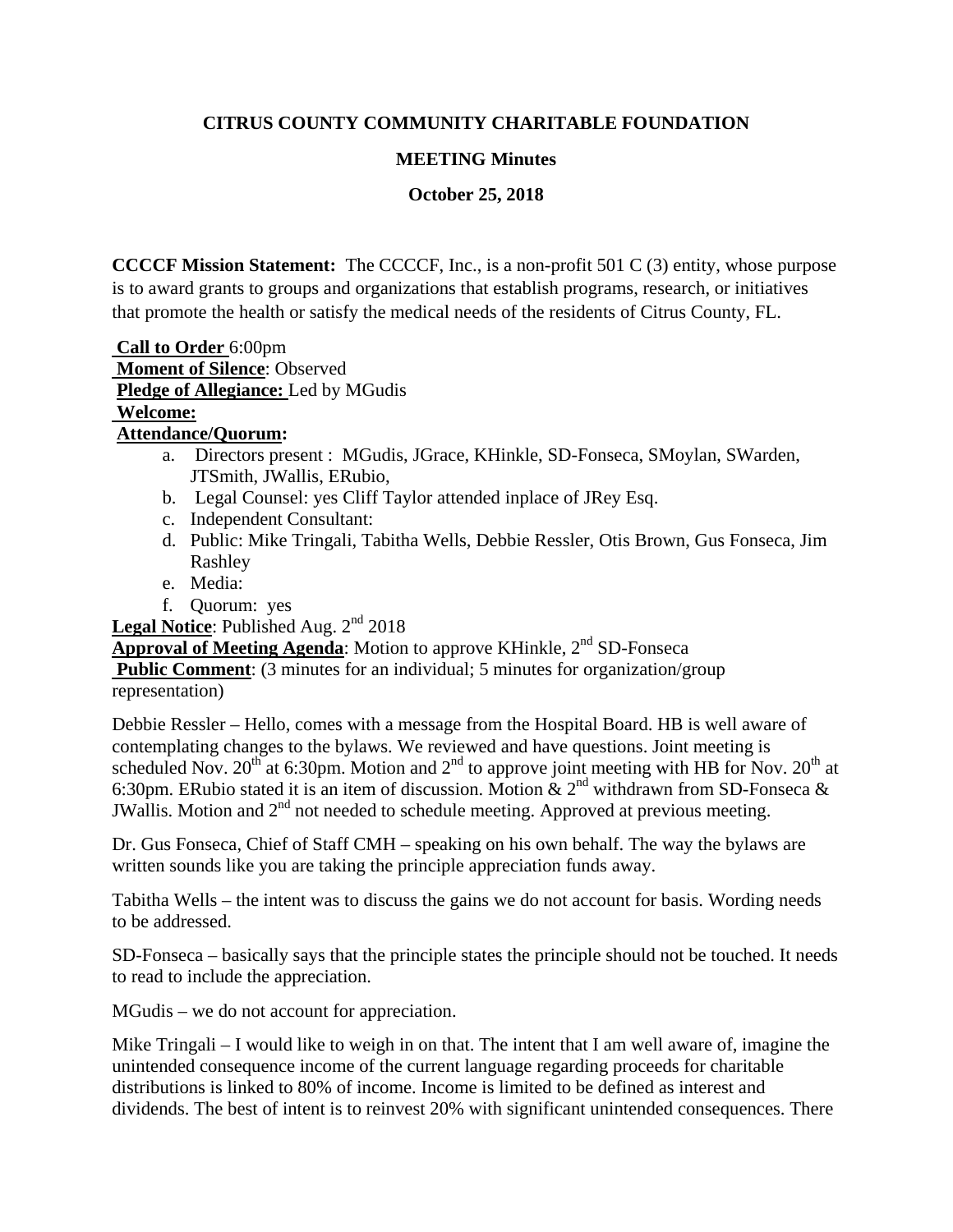is a new rule in Florida. Realized capital gains would result in an expansion of resources to distribution to charitable purposes and a more appropriate byproduct will be a more prudent portfolio. If un-invested capital gains are not used it will revert back to principle. Draw your attention to the first paragraph of your bylaws but what I am concerned about is the investments. Go on record asking for interpretation form AndCo have a requisite roster and rely on them to answer that for you.

Debbie Ressler – This is one of the areas the HB needs to give approval.

## **Minutes Approval for Sept. 27, 2018** Motion SD-Fonseca, 2<sup>nd</sup> JWallis

#### **Treasurer's Report:** Presented by JWallis – See attached

 **Invoices: Wells Business Solutions \$1075; Salem Trust Co. Quarterly fee \$1,000; Citrus Publishing \$106.12; Hogan Law Firm \$3,195, Nature Coast Web Design \$100.**

 **Financial Report**: Discussion regarding \$150,000 carve-out line item on budget for other funds. SD-Fonseca – there should not be a way to bypass the Grant Process. JWallis – there is no carve out. ERubio – stay at one lump sum. Motion to amend minutes from Sept.  $27<sup>th</sup>$  meeting minutes to cross out other charitable programs \$150,000, JWallis, 2<sup>nd</sup> SD-Fonseca. Treasurers report needs to reflect no carve-out of \$150,000.

#### **Other:**

#### **Unfinished / New Business**:

- 1. JWallis-Welcome Newest member Dr. Adnan Mohammodbhoy, Chief of Staff Seven Rivers Hospital. Sworn in by Cliff Taylor.
- 2. SD-Fonseca organize a workshop to discuss allocation of funds based on bylaws revisions. Motion to have a workshop KHinkle  $2<sup>nd</sup>$  SD-Fonseca Jan.  $24<sup>th</sup>$  @ regular meeting. All in favor.
- 3. Board of Director Appointments/Elections
	- a. President SD-Fonseca 6 votes, JWallis 5 votes. All in favor. (Dr. Desai voted via phone)
	- b. Vice President sole nomination JTSmith Motion to waive 2 year requirement JWallis  $2<sup>nd</sup>$  KHinkle all in favor.
	- c. Treasurer PDasai nominated by JGrace with 2 votes, KHinkle nominated JWallis with 6 votes, all in favor.
	- d. Secretary SWarden (with condition of hiring Admin Assist), motion to approve MGudis, all in favor.
- 4. JRey Esq Discuss Joint Meeting with CCHB scheduled for Nov.  $20^{th}$  @ LGB 6:30pm

#### **Standing Committee Reports:**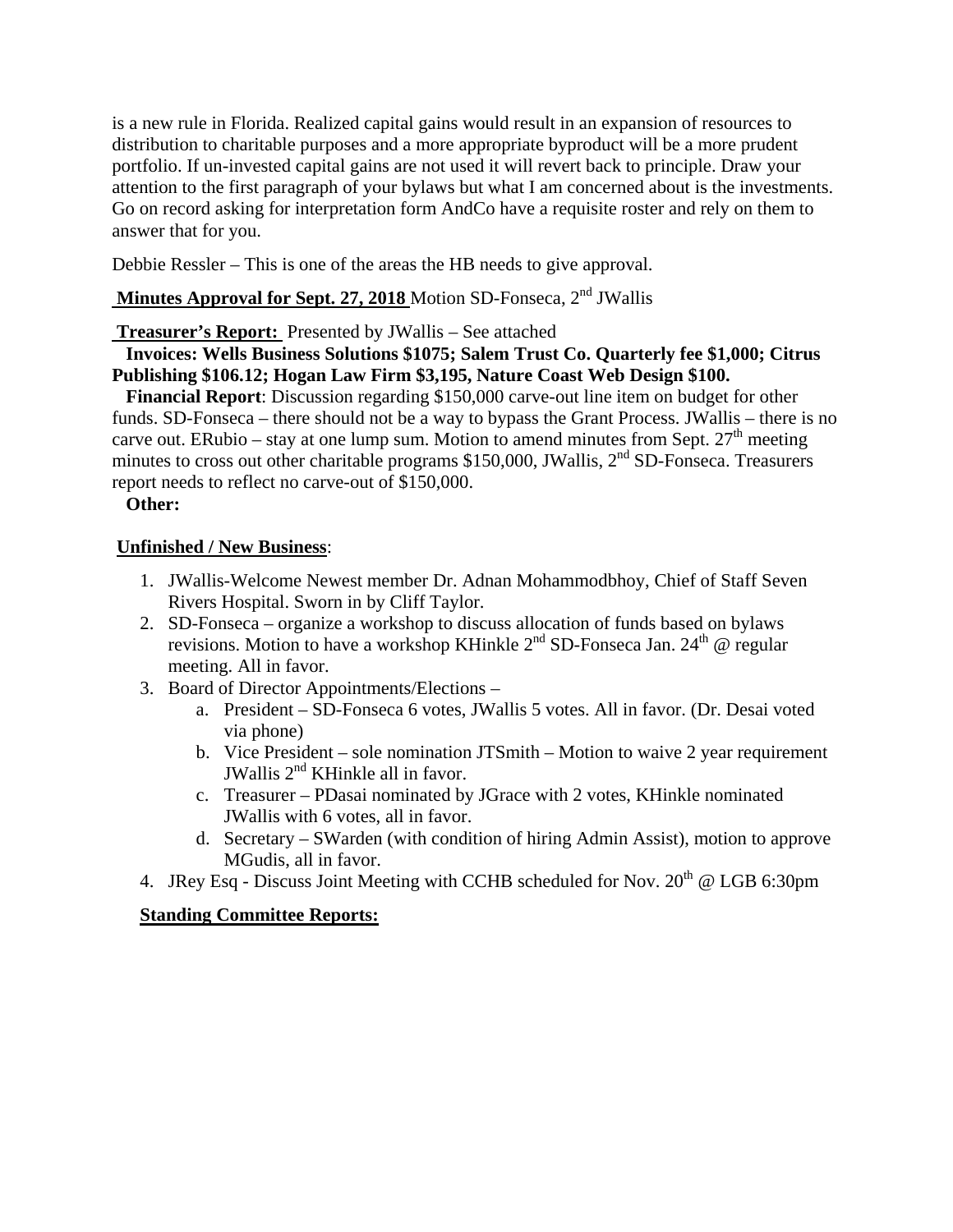- a. Investment Committee: ERubio reported meeting was canceled make sure new officers sign for buy and sell orders.
- b. Grant Committee: SD-Fonseca reported
	- i.  $1<sup>st</sup>$  year report from the Health Department Motion to approve JWallis,  $2<sup>nd</sup>$  JTSmith all in favor
	- ii. Program Review Site Visit  $4<sup>th</sup>$  Cycle Grantees (1) NAMI "Ending the Silence" (2) Pregnancy and Family Life Center of Citrus County for Mental Health Counseling, Motion to approve reports JWallis,  $2<sup>nd</sup>$ KHinkle all in favor.
	- iii. Recommendations form the Letters of Inquiry Review  $5<sup>th</sup>$  Grant Cycle Letters of Inquiry review:
		- a. Music in Medicine, Inc. letter denied we do not grant scholarships.
		- **b.** Citrus Pregnancy Center letter approved mobile pregnancy test
		- **c.** Catholic Charities letter approved due to aspect of program where they have nutrition & cooking demos as part of their counseling/group sessions.
		- **d.** Nature Coast Ministries letter denied- Difference in referrals, walk ins & ongoing patients not clear, not clear how they would get referrals without emergency visit, no program evaluation description.
		- **e.** Childhood Development Services letter approved Need better breakdown of program costs in Grant App and population that will be served, more depth to the evaluation methods.
		- **f.** Nature World Wildlife Sanctuary letter denied- Not eligible. We do not award funds for wildlife food.

Full Disclosure – ERubio stated he has a conflict and could not vote for Nature Coast Ministries. They are a community partner of DOH-Citrus.

KHinkle – would like to see Nature Coast Ministries move on to the grant application process. Motion to approve 4 letters of inquiry including Nature Coast Ministries to move on to the grant application KHinkle,  $2<sup>nd</sup>$  SMoylan all in favor.

# **Ad Hoc Committee Reports:**

- a. Bylaws Committee:
- b. Communication Committee: KHinkle reported
	- i. Report from Community Alliance Meeting

Motion to allow KHinkle to make the changes to RFP for Webmaster ERubio 2<sup>nd</sup> JTSmith all in favor.

#### **Legal Update**:

a. Report from Jennifer C. Rey, Esq. None

#### **Public Comment: (guidelines as listed above)**